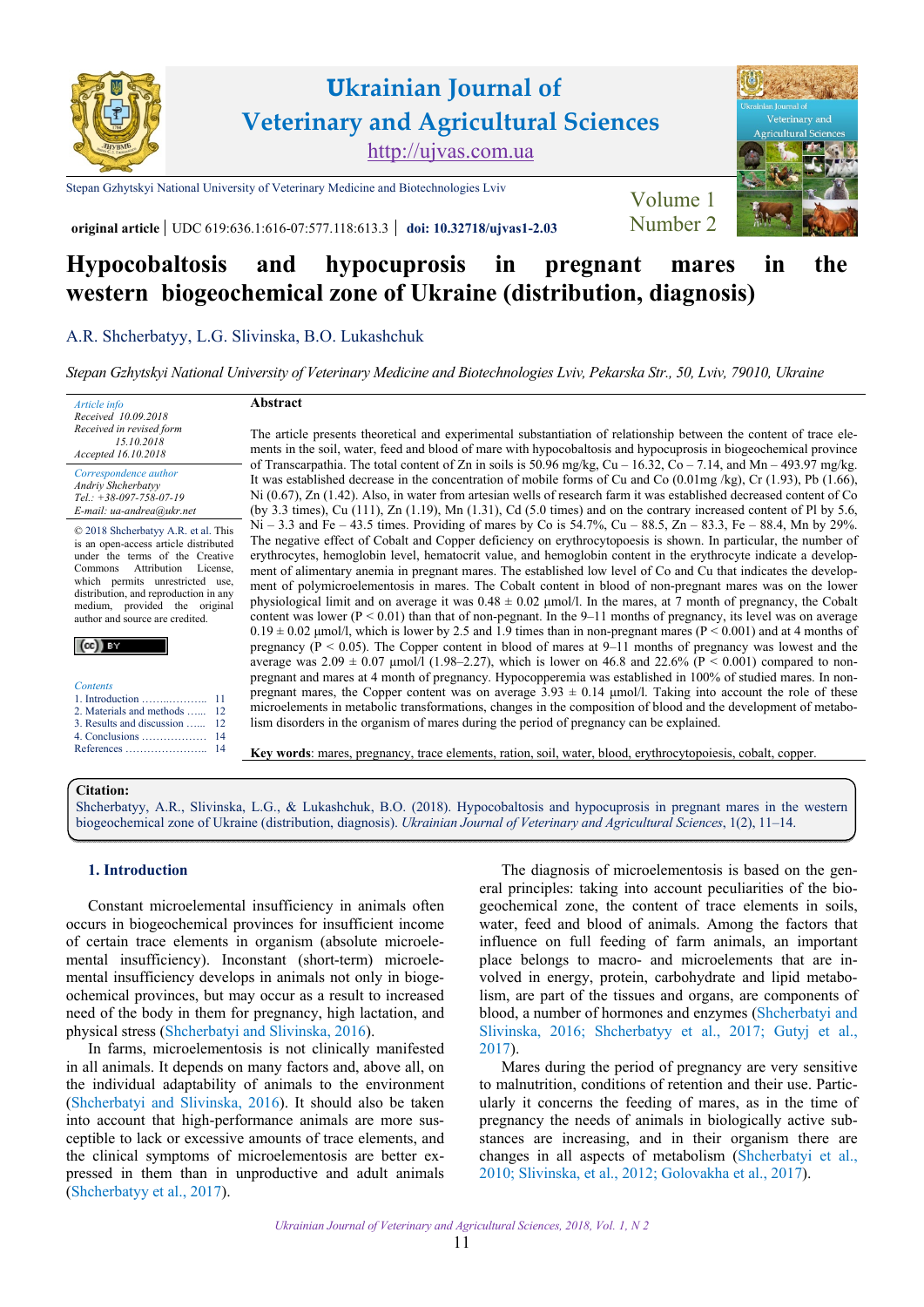<span id="page-1-0"></span>Disorder of mineral metabolism is more often manifested in the form of polypathology, since the manifestation of deficiency of an element is rare. The soils and water springs of the western zone, which includes the Transcarpathian region, are depleted on moving forms of Cobalt, Zinc, Copper and Mangan ([Shcherbatyi, 2012](#page-3-0)). The deficiency of these elements is the most important etiological factor in microelementosis of horses. For pregnant mares, this question becomes of particular importance, since in the last trimester intensively develops 60–65% of fetal tissues. At the same time, the need for mares in nutritious and biologically active substances increases by 20%, and in pregnant mares, during the winter-spring period, by 40–50% [\(Beythien et al.,](#page-3-0) [2017\)](#page-3-0).

Therefore, the development of early diagnostic methods of microelementosis in mares, at present, is very relevant and needs to be addressed.

#### **2. Materials and methods**

The research was conducted at the Scientific-Production Association "Plemekonecenter" (Transcarpathian region). The objects of research were pregnant and non-pregnant mares of Hutsul breed, aged 4–18 years old, with a weight of 400–450 kg. Material of the study was blood. All the mare were in the same conditions of retention and feeding. A daily ration of mares included (kg): hay of cultivated hayfields – 2.5. high altitude hay – 2, meadow hay – 2.5, wheat bran –  $0.5$ , corn bran – 1, oat grain – 1, sunflower oil  $-0.5$ , dry pulp, granulated  $-1$ . Each mares drank about 30.3  $\pm$  0.21 liters of water per day, which is extracted from an artesian well.

Clinical examination of mares and blood tests were performed according to generally accepted techniques [\(Vlizlo](#page-3-0) [et al., 2012\)](#page-3-0).

The content of Copper and Cobalt in the blood of mares was determined by atomic absorption spectrophotometry method on apparatus AAS-30.

Water and soils research on the content of trace elements was determined by the method of emission spectral analysis on coupled spectrographs using the three standards with decoding at the recording microfotometer; determination of ferrum – for B. Price and X-ray fluorescence analysis. Feeds were determined for the content of trace elements and nutrition according to the methods outlined in the manual ([Vudmaska and Prylutskyi, 1975](#page-3-0)).

In conducting experimental studies, all bioethical norms were observed in relation to animals that meet the requirements of the Law of Ukraine "On the protection of animals from cruel treatment" and European Convention for the Protection of Vertebrate Animals used for Experimental and other Scientific Purposes (Official Journal of the European Union).

#### **3. Results and discussion**

Taking into account the peculiarities of the Western biogeochemical zone, characterized by a lack of essential microelements such as Iodine, Zink, Cobalt, Copper, Mangan, Selenium, we conducted a series of researches aimed at detecting microelementosis (Co, Cu) in the mares of Hutsul breed in the biogeochemical province of Transcarpathia. Our studies were conducted according to the theory of V.I. Vernadskyy: soil – plant – animal.

The analysis of the soils of Scientific-Production Association "Plemekonecenter" shows that the total content of Zinc is 50.96 mg/kg, Copper – 16.32, Cobalt – 7.14, and Mangan – 493.97 mg/kg. At the same time was established decrease in the concentration of mobile forms of Cu and Co (0.01 mg/kg), Cr (1.93), Pb (1.66), Ni (0.67), Zn (1.42) [\(Slivinska et al., 2012](#page-3-0)).

An important source of trace elements for animals is water, but water sources in the Transcarpathian region are impoverished due to the content of trace elements in them. We established that in water from artesian wells of research farm it was established decreased content of Cobalt (by 3.3 times), Copper (111), Zinc (1.19), Mangan (1.31), Cadmium (5.0 times) and on the contrary increased content of Plumbum by 5.6, Nickel – 3.3 and Ferrum – 43.5 times [\(Shcherbatyi, 2012](#page-3-0)).

Consequently, the low content of mobile forms of trace elements in the soil and water of the biogeochemical province gives grounds to argue about the probability of a lack of microelements in feeds.

The analysis of the ration showed that the Providing of mares by Cobalt is  $54.7\%$ , Copper –  $88.5$ , Zinc –  $83.3$ , Ferrum – 88.4, Mangan by only 29%, which is the basis for the development of microelementosis in mares.

The revealed deficiency of essential microelements in feed requires addition of relevant biologically active substances to animal's ration, which will be aimed at eliminating their imbalance and metabolic disorders in animals [\(Gutyj et al., 2017](#page-3-0)).

The methodological basis for the prevention of these diseases is clinical examination. At the time of clinical examination, 82 horses of the Hutsul breed were kept in the "Plemekonecenter", of which 40 were mares, 9 stallions, and the rest – young animals under 2 years of age ([Shcherbatyi et](#page-3-0)  [al., 2010\)](#page-3-0).

Clinical examination has been established that 57.5% of mares have satisfactory fattening, medium body structure, and dense constitution. They also had dim hair cover, dry and low elasticity skin. The highest number of such animals was found among the mares at 9–11 months of pregnancy (50%). The body temperature in 80% of the studied mares was within the normal range  $(37.5-38.5 \degree C)$ , hypothermia was established in 20% of mares. In 32.5% of the studied mares, visible mucous membranes (conjunctiva, nose, mouth) are anemic, moderately moist and without swelling. The highest number of mares with pallor of mucous membranes was at 9–11 months of pregnancy (40%). In the area of mane, neck, trunk, on limbs and around the eyes was detected alopecia. The pulse rate in 87.5% of the experimental mares fluctuated within the normal range (24–42 beats per minute). In 17.5% of the mares was established tachypnoea.

There was decrease in appetite and distortion of taste, which is a characteristic indicator of mineral deficiency (osteodystrophy, hypocobaltosis and hypocuprosis). In 20% of the mares was observed lameness during movement and incorrect position of the limbs. In 40% of the mares was detected damage of hoof's integrity.

The most pronounced disturbances of the bone resisting apparatus were observed in the mares at 9–11 months of pregnancy, which may be due to the more intensive use of minerals for development of the fetus or development of microelementosis in pregnant mares.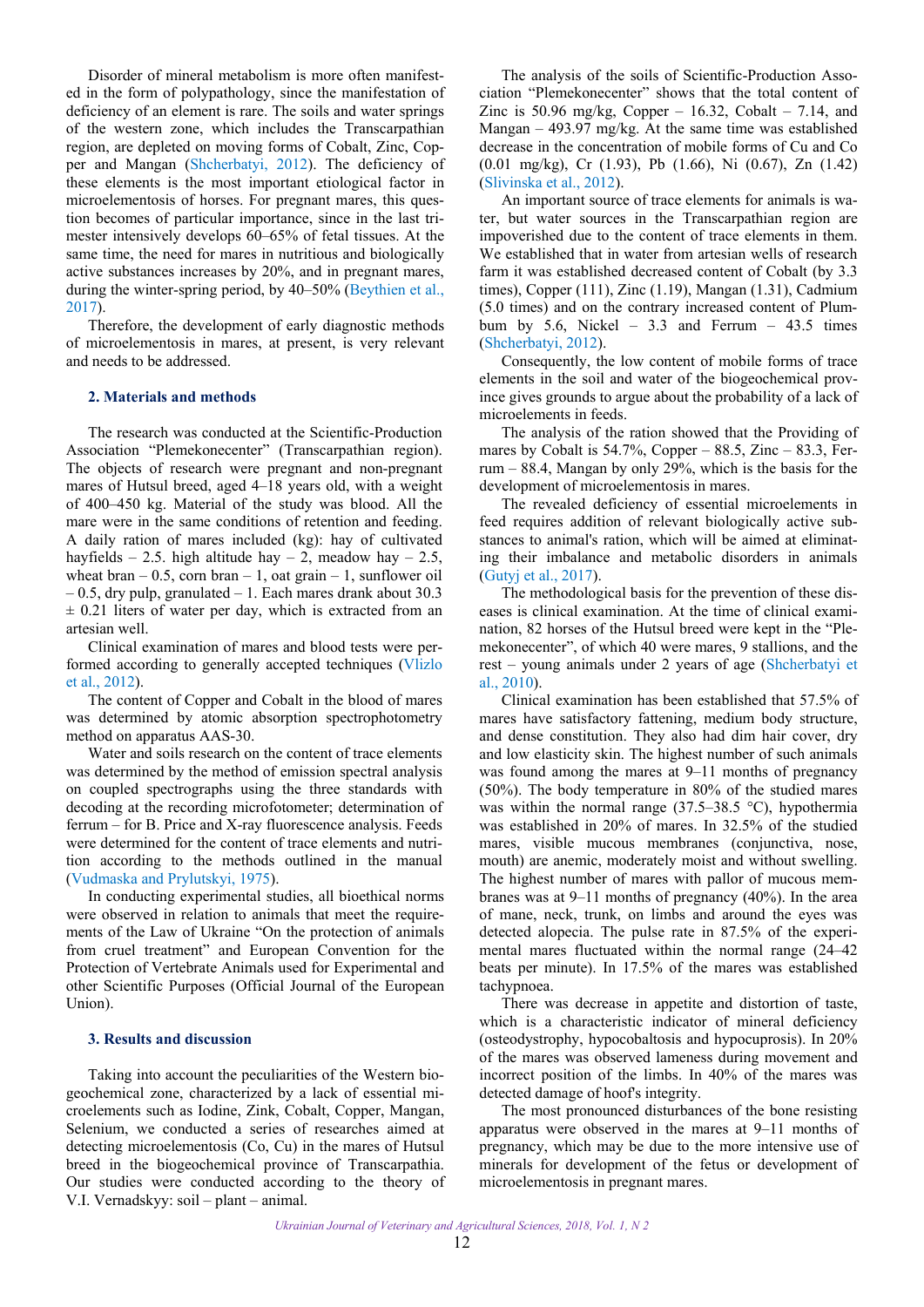A group of 40 mares was formed to determine the state of erythrocytopoiesis and biochemical status of the pregnant mares were kept in the "Plemekonecenter". The dispensary group included 10 non-pregnant mares, 5 mares at 4 month of pregnancy, 5 mares – at 7 and 20 mares – at 9–11 months of pregnancy.

The content of hemoglobin in blood of mares at 9–11 months of pregnancy was in the range 80.0–94.0 g/l (86.4  $\pm$ 1.22) and was lower by  $28.0\%$  (P < 0.001) than in nonpregnant (120.0  $\pm$  4.7 g/l), and at 7 month (P < 0.01) and tended to decrease compared to mares at 4 month of pregnancy (Table 1).

# **Table 1**

Hematological parameters in mares (Lim,  $M \pm m$ )

|                                          | Non-pregnant,<br>$n = 10$ | Pregnant        |                 |                   |
|------------------------------------------|---------------------------|-----------------|-----------------|-------------------|
| Parameter                                |                           | at 4 month,     | at 7 month,     | at $9-11$ months, |
|                                          |                           | $n = 5$         | $n = 5$         | $n = 20$          |
|                                          | $105.0 - 147.0$           | $85.0 - 95.0$   | $82.0 - 101.1$  | $80.0 - 94.0$     |
| Hemoglobin,                              | $120.0 \pm 4.70$          | $91.2 \pm 2.15$ | $91.3 \pm 1.20$ | $86.4 \pm 1.12$   |
| g/l                                      |                           | P < 0.001       | P < 0.001       | P < 0.001         |
|                                          |                           |                 |                 | $P_1 < 0.01$      |
|                                          | $5.9 - 8.3$               | $5.3 - 6.6$     | $4.8 - 5.9$     | $3.7 - 6.7$       |
| Erythrocytes,<br>T/1                     | $7.3 \pm 0.25$            | $5.9 \pm 0.23$  | $5.3 \pm 0.18$  | $5.1 \pm 0.28$    |
|                                          |                           | P < 0.001       | P < 0.001       | P < 0.001         |
| Mean corpuscular hemoglobin              | $15.8 - 18.2$             | $15.5 - 19.0$   | $15.6 - 17.5$   | $14.2 - 18.2$     |
| $(MCH)$ , pg                             | $16.7 \pm 0.29$           | $17.2 \pm 0.85$ | $16.7 \pm 0.30$ | $16.1 \pm 0.24$   |
| Hematocrit, 1/1                          | $0.28 - 0.39$             | $0.28 - 0.39$   | $0.19 - 0.27$   | $0.16 - 0.29$     |
|                                          | $0.33 \pm 0.03$           | $0.32 \pm 0.07$ | $0.24 \pm 0.01$ | $0.24 \pm 0.02$   |
|                                          |                           |                 | P < 0.05        | P < 0.05          |
|                                          | $41.2 - 67.9$             | $41.4 - 52.4$   | $41.2 - 47.8$   | $41.2 - 46.2$     |
| Mean corpuscular volume,<br>$(MCV)$ , fl | $48.5 \pm 1.59$           | $46.9 \pm 2.19$ | $45.6 \pm 1.18$ | $43.2 \pm 0.32$   |
|                                          |                           |                 |                 | P < 0.01          |
|                                          | $51.0 - 61.0$             | $50.0 - 60.0$   | $36.0 - 62.0$   | $43.0 - 58.0$     |
| ESR, mm/hr                               | $56.4 \pm 1.02$           | $53.8 \pm 1.85$ | $52.4 \pm 1.51$ | $48.2 \pm 2.71$   |
|                                          |                           |                 |                 | P < 0.01          |
| Leukocytes,                              | $6.4 - 8.4$               | $6.5 - 7.7$     | $6.5 - 8.3$     | $6.1 - 8.4$       |
| G/1                                      | $7.1 \pm 0.42$            | $6.9 \pm 0.35$  | $7.2 \pm 0.20$  | $6.8 \pm 0.47$    |

 $0.05$ ;  $P < 0.01$ ;  $P < 0.001$  – compared to non-pregnant mares

 $P_1 < 0.01$  – compared to mares at 7 month of pregnancy

According to the results of research hemopoiesis parameters, it was established that number of erythrocytes in blood of non-pregnant mares on average it was  $7.3 \pm 0.25$  T/l. In the mares at 4 month of pregnancy, their numbers were lower by 19.2% ( $P < 0.001$ ) than average in non-pregnant. The number of erythrocytes in mares at 7 month continued to decrease, by 27.4% and 10.2%, respectively, compared to non-pregnant and mares at 4 month of pregnancy. In 80% of mares at 9–11 months of pregnancy was established oligocythemia, and the number of erythrocytes averaged  $5.\overline{1}$  ± 0.28 T/l. By the content of hemoglobin, it can be interpreted that anemia established in 65% of mares at 9–11 months of pregnancy. As the results of our studies have shown, in 100% of mares at 7 and 9–11 months, the amount of hematocrit has been reduced. The results of our research showed that in 100% of mares at 7 and 9–11 months lowered hematocrit. On average, it is by 27.3 and 27.3% lower in mares at 7 (0.24  $\pm$  0.01 l/l) and 9–11 (0.24  $\pm$  0.02 l/l) months of pregnancy than in non-pregnant mares ( $P < 0.05$ ).

In mares at 9–11 months of pregnancy, the mean corpuscular volume was in range from 41.2 to 46.2 (norm is 50–58 fl), which is by 10.9% ( $P < 0.01$ ) lower than in non-pregnant mares, and there was a tendency towards its decrease (by 7.9 and 5.3%) compared to parameters of mares at 4 and 7 months of pregnancy.

Thus, the number of erythrocytes, hemoglobin content, hematocrit, mean corpuscular hemoglobin and mean corpuscular volume indicate the development of alimentary anemia in pregnant mares, which is evidently due to the lack of Cobalt, Copper, Mangan and Ferrum [\(Wood, 2004](#page-3-0); [Sessions-Bresnahan et al., 2018\)](#page-3-0).

Taking into account the specific peculiarities of western region of Ukraine, we determined Co and Cu content in the blood of mares, since they are the most important in erythrocytopoiesis ([Hoffman et al., 2003](#page-3-0); [Maksymovych et al.,](#page-3-0)  [2017](#page-3-0)).

The content of Cobalt in the blood of non-pregnant mares was on the lower physiological limit, which averaged  $0.48 \pm 0.02$  μmol/l (Table 2).

In 20% of mares is established a decrease in its content. In the blood of pregnant mares, there there was a tendency to decrease the content of Cobalt as increase the duration of pregnancy. In mares, at 7 month of pregnancy the Cobalt content was was lower ( $P < 0.01$ ) than of non-pregnant. At 9–11 months of pregnancy, its level was on average  $0.19 \pm$ 0.02 μmol/l (0.12–0.22), which is less in 2.5 and 1.9 times than in non-pregnant  $(P < 0.001)$  and mares at 4 month of pregnancy ( $P < 0.05$ ).

It should be noted that the content of Copper in blood of mares at 9–11 months of pregnancy was lowest and the average was  $2.09 \pm 0.07$  µmol/l (1.98–2.27), which is by 46.8 and 22.6% ( $P < 0.001$ ) less compared to non-pregnant and mares at 4 month of pregnancy. In mares at 7 months, the content of Copper was also low – hypocopperemia was established in 100% of studied mares. In non-pregnant mares, the Copper content was on average  $3.93 \pm$ 0.14 μmol/l and was on the lower limit of physiological norm (3.5–7.1 μmol/l).